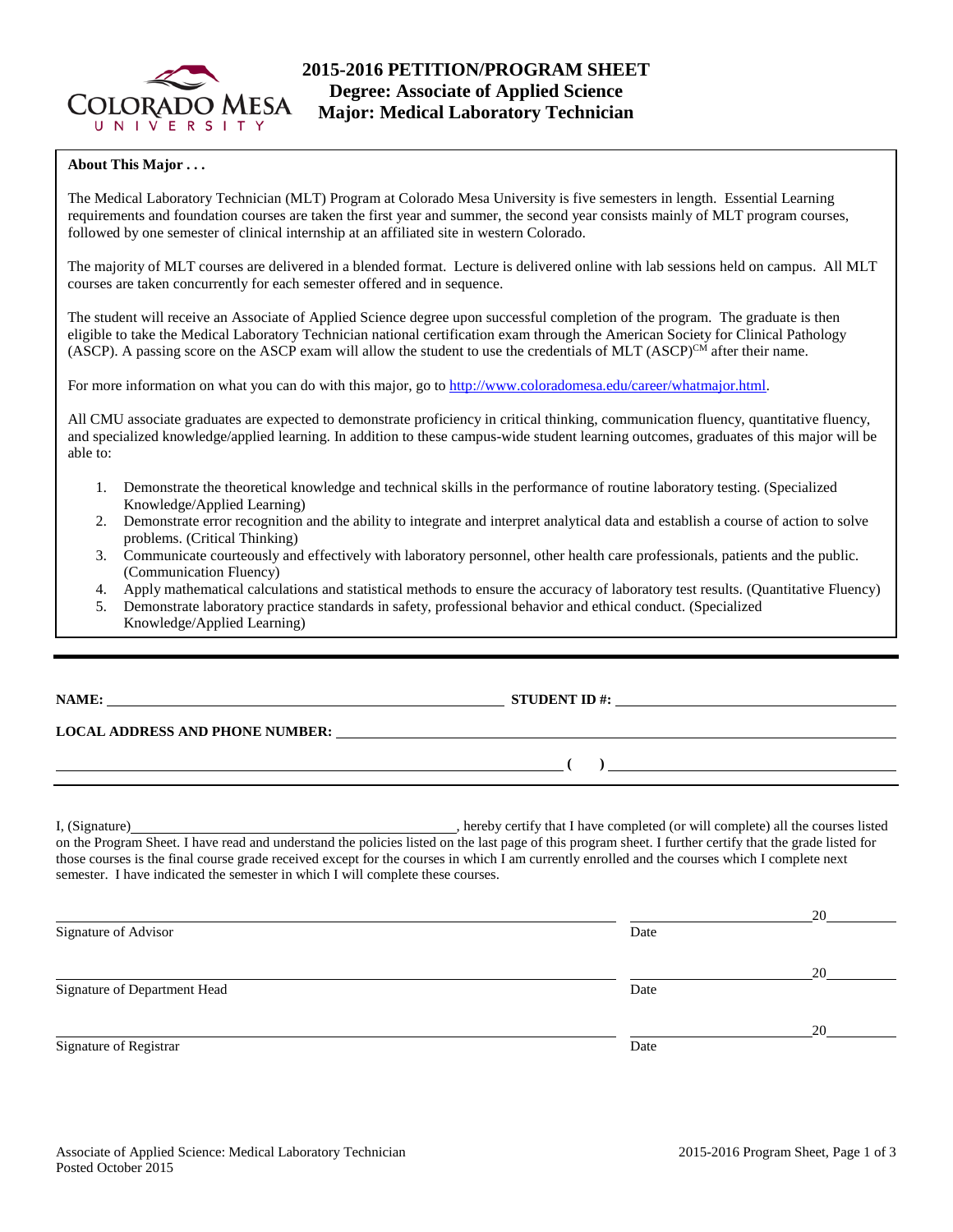#### **DEGREE REQUIREMENTS:**

- 75 hours total (A minimum of 15 of the final 30 semester hours of credit at CMU)
- 2.00 cumulative GPA or higher in all CMU coursework
- A grade of "C" or higher must be achieved in coursework toward major content area.
- Pre-collegiate courses (usually numbered below 100) cannot be used for graduation.
- Program sheets are for advising purposes only. Because a program may have requirements specific to the degree, check with your advisor for additional guidelines, including prerequisites, grade point averages, grades, exit examinations, and other expectations. It is the student's responsibility to be aware of, and follow, all guidelines for the degree being pursued. Any exceptions or substitutions must be approved by the faculty advisor and/or Department Head. Courses related to teacher licensure must also be approved by the Teacher Education Dept.
- When filling out the program sheet a course can be used only once.
- See the "Undergraduate Graduation Requirements" in the catalog for additional graduation information.

**ESSENTIAL LEARNING REQUIREMENTS** (Minimum 15 semester hours) See the current catalog for a list of courses that fulfill the requirements below. If a course is on the Essential Learning list of options and a requirement for your major, you must use it to fulfill the major requirement and make a different selection within the Essential Learning requirement. The Essential Learning capstone course and corequisite Essential Speech course (required for bachelor's degrees) cannot be used as options for the below requirements.

| Course No Title                                            | Sem.hrs Grade Term |  |  |  |  |
|------------------------------------------------------------|--------------------|--|--|--|--|
| <b>Communication</b> (6 semester hours)                    |                    |  |  |  |  |
| <b>ENGL 111 English Composition</b>                        | 3                  |  |  |  |  |
| ENGL 112*English Composition                               | 3                  |  |  |  |  |
| <b>Math</b> (Minimum 3 semester hours)                     |                    |  |  |  |  |
| MATH 113* College Algebra or Higher                        | 4                  |  |  |  |  |
| Social Sciences, Natural Science, Fine Arts, or Humanities |                    |  |  |  |  |
| (Minimum 6 semester hours)                                 |                    |  |  |  |  |
|                                                            | 3                  |  |  |  |  |
|                                                            |                    |  |  |  |  |
| <b>WELLNESS REQUIREMENT</b> (2 semester hours)             |                    |  |  |  |  |
| KINE 100 Health and Wellness                               |                    |  |  |  |  |
| KINA 1                                                     |                    |  |  |  |  |

Course No Title Sem.hrs Grade Term

### **ASSOCIATE OF APPLIED SCIENCE IN MEDICAL LABORATORY TECHNICIAN: COURSE REQUIREMENTS**

(57 semester hours)

|                                                               | <b>Didactic Courses</b> (41 semester hours) |                |  |  |
|---------------------------------------------------------------|---------------------------------------------|----------------|--|--|
| <b>BIOL 209</b>                                               | Anatomy & Physiology                        | 3              |  |  |
| <b>BIOL 209L</b>                                              | Anatomy & Physiology Lab                    | 1              |  |  |
| <b>CHEM 121</b>                                               | Principles of Chemistry                     |                |  |  |
| CHEM 121L                                                     | Principles of Chemistry Lab                 | 1              |  |  |
| Or                                                            |                                             |                |  |  |
| CHEM 131<br>General Chemistry                                 |                                             |                |  |  |
|                                                               | CHEM 131L General Chemistry Lab             | 1              |  |  |
| Anatomy & Physiology II<br><b>BIOL 210</b>                    |                                             | 3              |  |  |
| <b>BIOL 210L</b>                                              | Anatomy & Physiology II Lab                 | 1              |  |  |
| <b>MLTP 101</b>                                               | Phlebotomy                                  | 3              |  |  |
| <b>MLTP 132</b>                                               | Clinical Hematology/                        |                |  |  |
|                                                               | Coagulation                                 | 3              |  |  |
| MLTP 132L                                                     | Clinical Hematology/                        |                |  |  |
|                                                               | Coagulation Lab                             | 1              |  |  |
| <b>MLTP 138</b>                                               | Clinical Immunology                         | $\overline{c}$ |  |  |
| MLTP 138L                                                     | Clinical Immunology Lab                     | 1              |  |  |
| <b>MLTP 141</b>                                               | Clinical Immunohematology                   | $\overline{2}$ |  |  |
| <b>MLTP 141L</b>                                              | Clinical Immunohematology                   |                |  |  |
|                                                               | Lab                                         | 1              |  |  |
| <b>MLTP 142</b>                                               | <b>Clinical Microscopy</b>                  | $\overline{c}$ |  |  |
| <b>MLTP 142L</b>                                              | Clinical Microscopy Lab                     | 1              |  |  |
| <b>MLTP 231</b>                                               | Clinical Microbiology I                     | 3              |  |  |
| <b>MLTP 231L</b>                                              | Clinical Microbiology I Lab                 | 1              |  |  |
| <b>MLTP 232</b>                                               | Clinical Microbiology II                    | 3              |  |  |
| <b>MLTP 242</b>                                               | <b>Clinical Chemistry</b>                   | 3              |  |  |
| <b>MLTP 242L</b>                                              | Clinical Chemistry Lab                      | 1              |  |  |
| <b>MLTP 275</b>                                               | Capstone Seminar                            | 1              |  |  |
|                                                               |                                             |                |  |  |
| <b>Applied Courses</b> (16 semester hours)                    |                                             |                |  |  |
| These courses may only be taken by Program Director Approval. |                                             |                |  |  |
|                                                               |                                             |                |  |  |
| <b>MLTP 102</b>                                               | <b>Applied Phlebotomy</b>                   | $\overline{c}$ |  |  |

| $MLL1F_1UZ_2$   | Applied Fillebotolity            |    |  |
|-----------------|----------------------------------|----|--|
| <b>MLTP 180</b> | Applied Immunohematology         | 3  |  |
| <b>MLTP 182</b> | <b>Applied Hematology</b>        |    |  |
|                 | and Body Fluids                  |    |  |
| <b>MLTP 250</b> | Applied Chemistry and            |    |  |
|                 | Serology                         | 2. |  |
| <b>MLTP 252</b> | Applied Microbiology             | 4  |  |
| <b>MLTP 253</b> | <b>Certification Exam Review</b> |    |  |
|                 |                                  |    |  |

\*Required by this program

The following applied courses must be completed with a grade of "B" or higher: MLTP 102, MLTP 180, MLTP 182, MLTP 250, and MLTP 252.